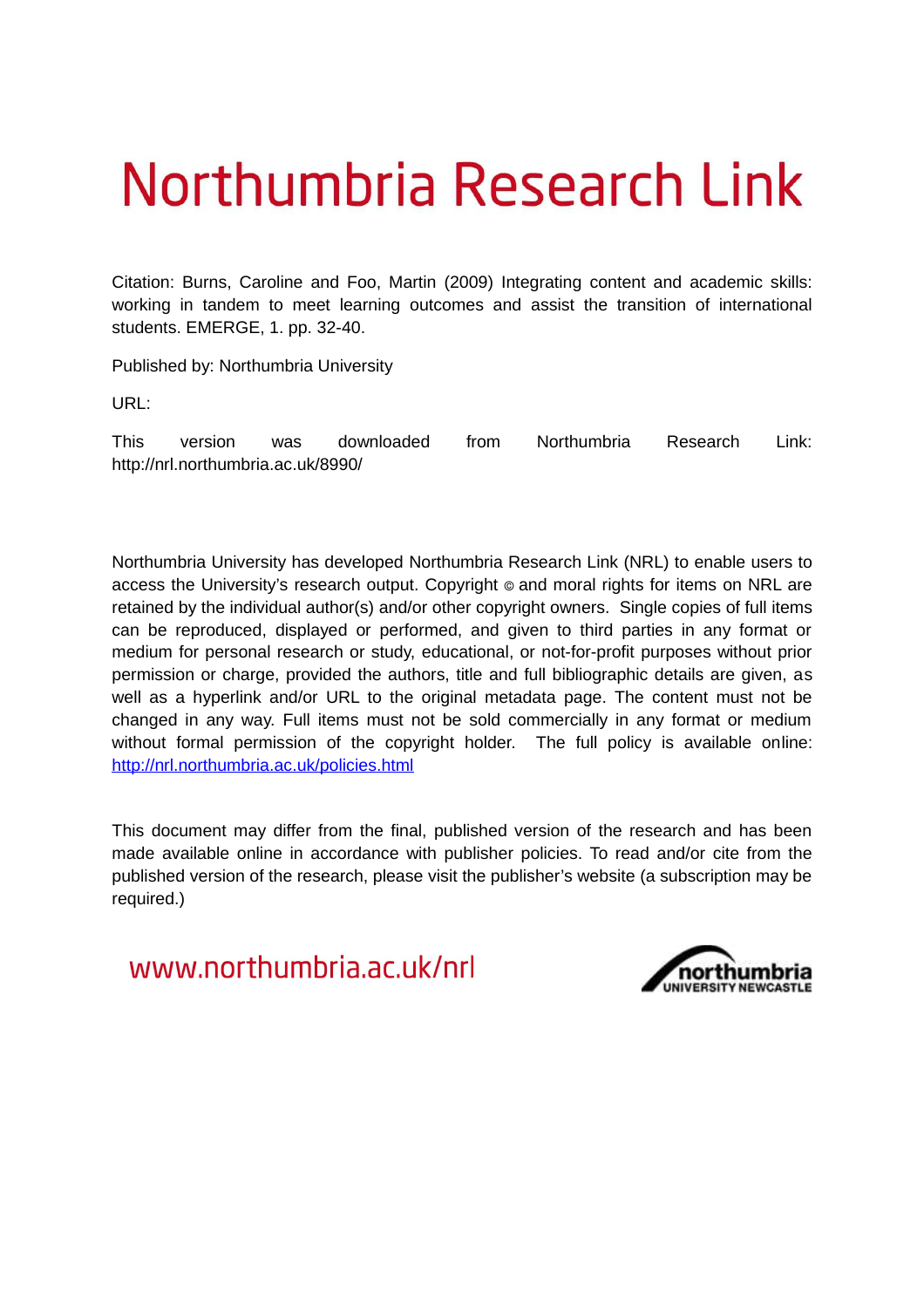# **Integrating content and academic skills: working in tandem to meet learning outcomes and assist the transition of international students**

### **Caroline Burns**

ASk International English Language Centre

### **Martin Foo**

Accounting and Finance Newcastle Business School

### **Abstract**

The majority of international students, particularly on final year top-up degrees, tend to require considerable support in terms of English language, academic transferable skills and cultural awareness to assist their transition from their home institution to Higher Education in the UK. Traditionally, such support has been delivered via stand-alone English for Academic Purposes (EAP) and Study Skills modules but research shows that they have had limited success and supports a move towards discipline-specific or embedded models (Durkin and Maine, 2002; Wingate, 2006). There have also been calls for such support to be offered to all students, particularly in the post 1992 universities (Elander, 2003; Wingate, 2006). In line with current thinking, the Contextualisation, Embedding and Mapping or CEM model (Sloan and Porter, 2008) is currently being used to implement ASk International – Academic Skills for International Students across Northumbria University. The current project gives one example of how this model is being implemented, and emphasises the need for close collaboration between the subject specialist and the ASk lecturer, who in this case are working in tandem to achieve the learning outcomes. This paper will offer a rationale for the collaboration and discuss its impact on the delivery of both modules. An attempt is currently underway to evaluate its effectiveness by the administration of a questionnaire to students, and by correlating ASk attendance with the final grade on this module. This part of the work is ongoing, and no firm conclusions have yet been reached.

### **The rationale behind the ASk / subject specialist collaboration**

Previously, across Northumbria University, the in-sessional support for international students, known as ELISS, taught generic English for Academic Purposes to multidisciplinary classes at all levels. As studies of similar programmes have found (see for example Durkin and Maine, 2002) attendance was low, as was student satisfaction. In line with current research into the area (Sloan and Porter, 2008), Northumbria University has now moved towards an embedded approach. As the acronym implies, ASk International is more than English for academic purposes; it also places great emphasis on transferable academic skills, and in particular on the skills required in the student's discipline.

Staff from Northumbria University have developed the Contextualisation, Embedding and Mapping (CEM) model which is used to implement this approach (Sloan and Porter, 2008). This basically means that the language and skills are taught in context, and are presented as part of the academic programme rather than as an add-on, and at the time when they are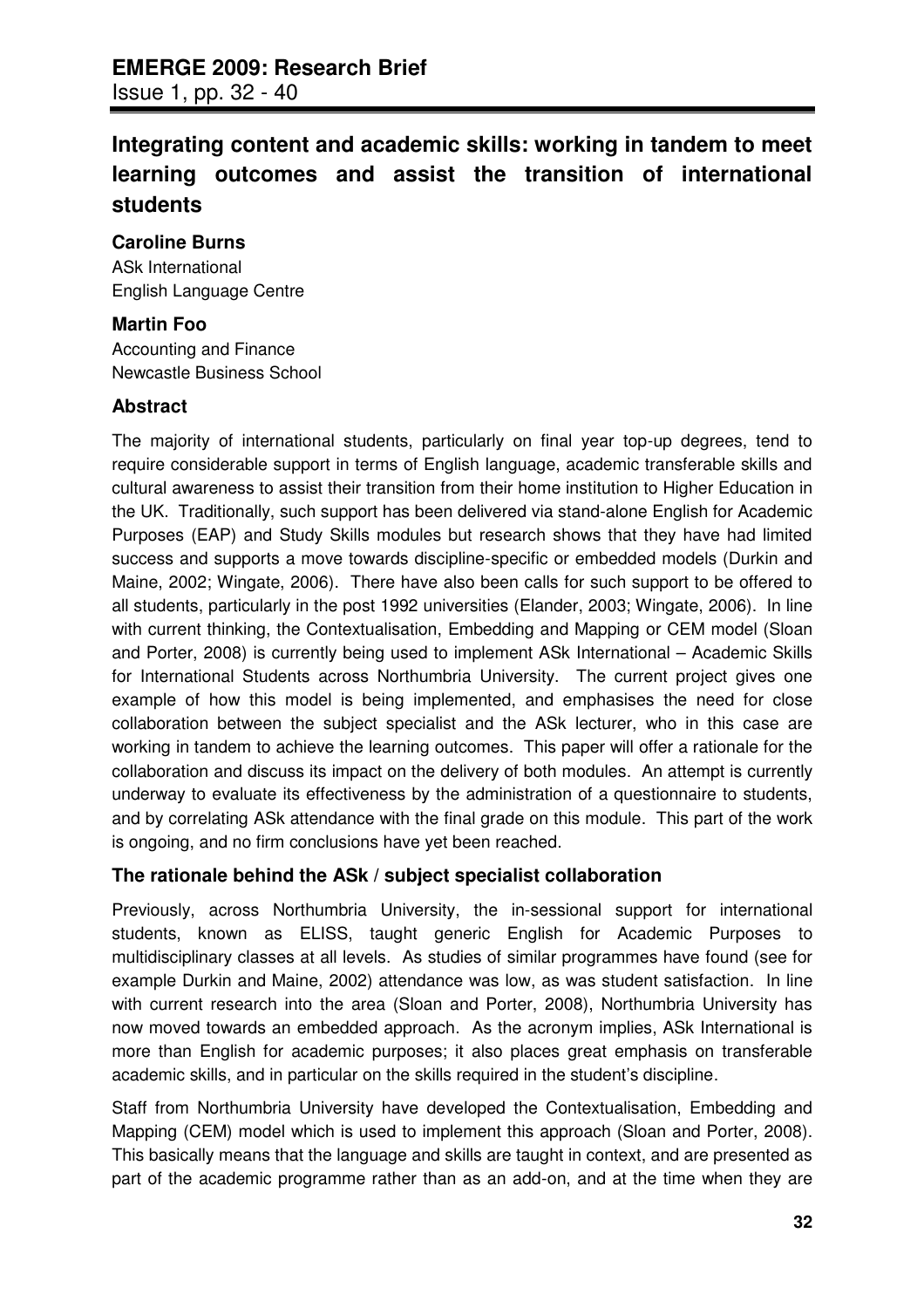Issue 1, pp. 32 - 40

needed. Yet, the degree to which the CEM model has been embraced, and the way in which it is implemented varies across the university. This collaborative project attempts to show how the CEM model is working in practice to support final year direct entrant students on a top-up degree within Newcastle Business School (NBS).Where, ASk International is contextualised in a core module entitled the Professional Development Project (PDP) which accounts for 25% of the final degree classification.

For embedded models of academic skills support to succeed, there is a need for close cooperation between the subject and skills specialists. This is supported by Durkin and Maine, (2002, p.27) who state:

*"A study skills programme tailored to the specific requirements of a degree course can only be achieved through substantial liaison with the teaching staff."*

It is echoed by Sloan and Porter (2008) who call for a collegiate approach between both tutors, whilst, at the same time, acknowledging that this does not always happen.

Both the ASk and the subject specialist felt that their collaboration would bring about numerous advantages for their own professional development, for the delivery of their modules and to their students' experience. These are now outlined, along with some background about each module and what the student cohort will be offered.

In NBS undergraduate, ASk support in each year is contextualised around a core module which involves literacy and transferable academic skills. Since many students are motivated by summative assessment, the ASk Teaching and Learning Plan aims to meet the needs of the assessment, which are assignments that are frequently used within the subject area, such as essays, reports, oral presentations and reflective statements, and so in theory, skills developed can be transferred to other modules and enhance overall performance. The benefit of having the support closely linked to one specific module is that students feel that it is more relevant to their immediate needs. It also allows the ASk lecturer the opportunity to work closely with the module team, in other words, the subject specialist. Another advantage is that it provides a context in which skills can be developed, since learning without such is neither desirable, if indeed possible. A review of the academic literature would strongly support that discipline based skills support is more effective than a standalone module (Elander, 2003). Whilst ASk is technically a non credit bearing stand alone module, it is closely related or contextualised within a credit bearing module and presented to students as compulsory.

As ASk is non-credit bearing in Newcastle Business School (NBS), the Teaching and Learning Plan (TLP) can be adapted to meet the needs of the students as the semester progresses. Student needs are assessed by eliciting information from both the students and the module team. In reality, the ASk lecturer is often proactive in seeking out this information, and this can be a time-consuming and sometimes fruitless task. Therefore, from the ASk lecturer's perspective, the principal aim of the collaboration was to observe some of the module's workshops on a weekly basis, working closely with the module tutor to gain insight into the needs of the international students, and thus inform her TLP and improve the student experience.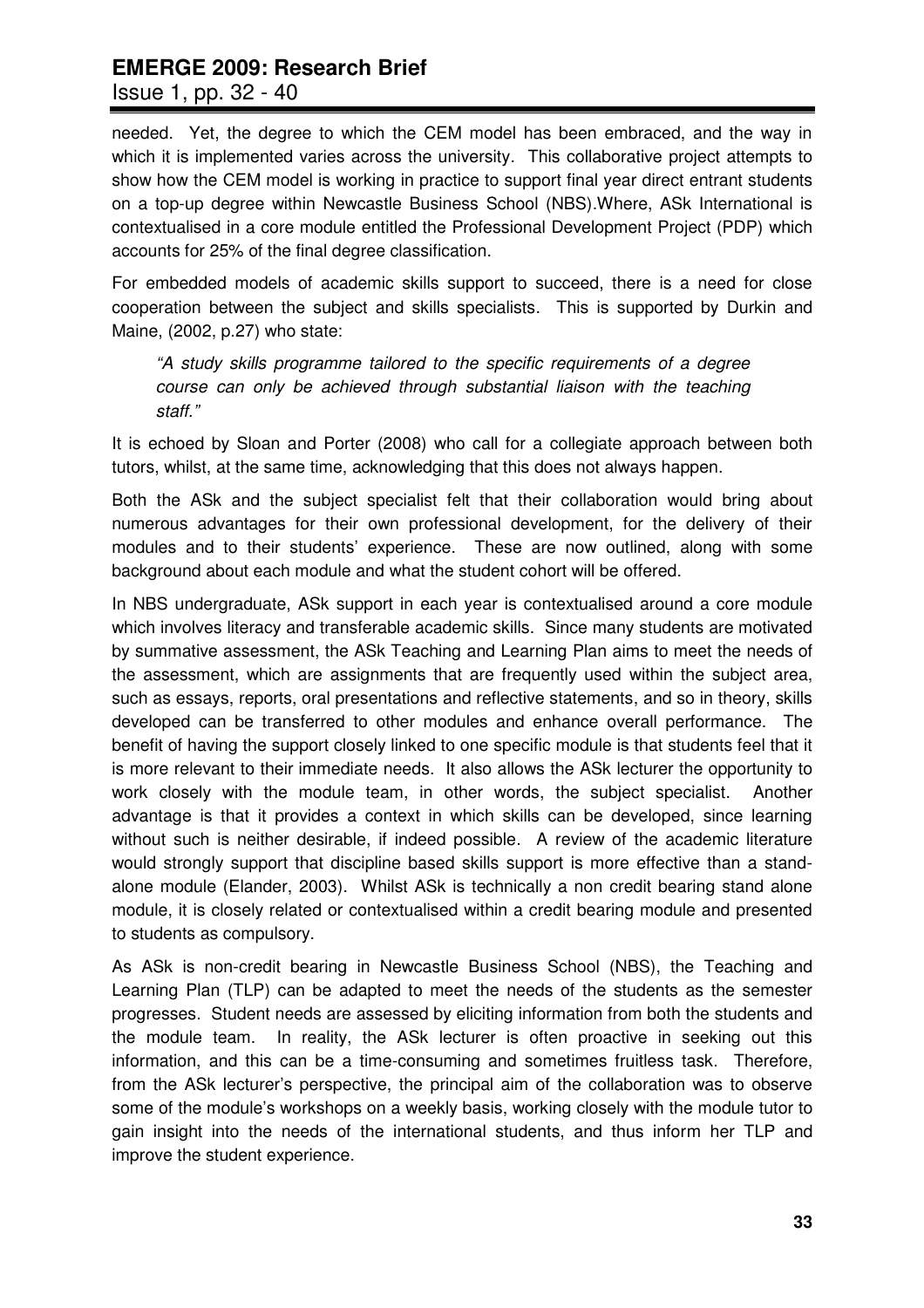Issue 1, pp. 32 - 40

Another concern is that modules such as ASk risk being seen in terms of a "deficit model" (Biggs 2003 p.136): something which is only for the weaker students, when in fact there is evidence that many students may benefit, particularly in a modern university where many students come from non-traditional backgrounds (Smailes et al, 2005). The ASk tutor also felt that the nature of the student population on the module in question i.e.–direct entrants was such that ASk would be relevant to all of them. Thus, a secondary aim of the observation was to assess the needs of the students who were not enrolled on ASk.

In the 2007/08 academic year the Professional Development Project (PDP) was piloted across three programme areas involving 125 students, the vast majority of whom came from overseas. It was trialled as an alternative to the final year dissertation for students on a one year top-up degree. The rationale was that these students were at a disadvantage in terms of academic knowledge and skills when compared to other final year students who had previous experience of studying at NBS. The degree classifications of the top-up awards reflected this notion, as they were in general of a lower standard when compared against the conventional three year and four year (with placement) awards. This problem is recognised by Sowden (2003), and is commented on by an Observatory report (2005, cited by Sulkowski and Deakin, 2005, p.154) : "*overall, foreign students were less likely than UK domiciled students to achieve the high grades necessary for coveted first class or upper second class honours degrees."*

Unlike the standard dissertation, the PDP comprises of two sections: the first involves an exploration of how students learn and the implications of career choice on the individual (3-4 thousand words); the second is similar to a scaled down dissertation, but with no requirement for any primary research (5-6 thousand words). A further important difference in the delivery of the PDP is the regular week by week contact throughout semester one and for the first five weeks of semester two, unlike the relative hands-off approach of the dissertation. It was considered that by working within a more structured framework, this would work to the benefit of the majority of the direct entry students.

During the delivery of the PDP it became apparent that there had been at times a breakdown in communications, in the sense that what may be considered common academic expressions were not being interpreted as expected in the classroom setting. To give an example, this occurred with the use of the word 'theory'. In discussing part of the assessment task work, it was suggested that the class could analyse the 'theory' alongside the practice (real life examples) and that this could be developed further in the synthesis and conclusion of the work. It was quite a surprise when it was discovered, that in the earlier discussion, the use of the word 'theory' had not been recognised in the manner expected by the lecturer.

Another example of a breakdown in communications has been the lack of active participation in workshops, and the reluctance of students to ask questions in the class. It is recognised that such practices may be due to cultural differences. Ward (2001 cited in Sulkowski and Deakin, 2005, p.155) states

*"that lecturers might interpret the reluctance of international students to contribute to classroom discussions as a lack of confidence, competence or lack of interest,*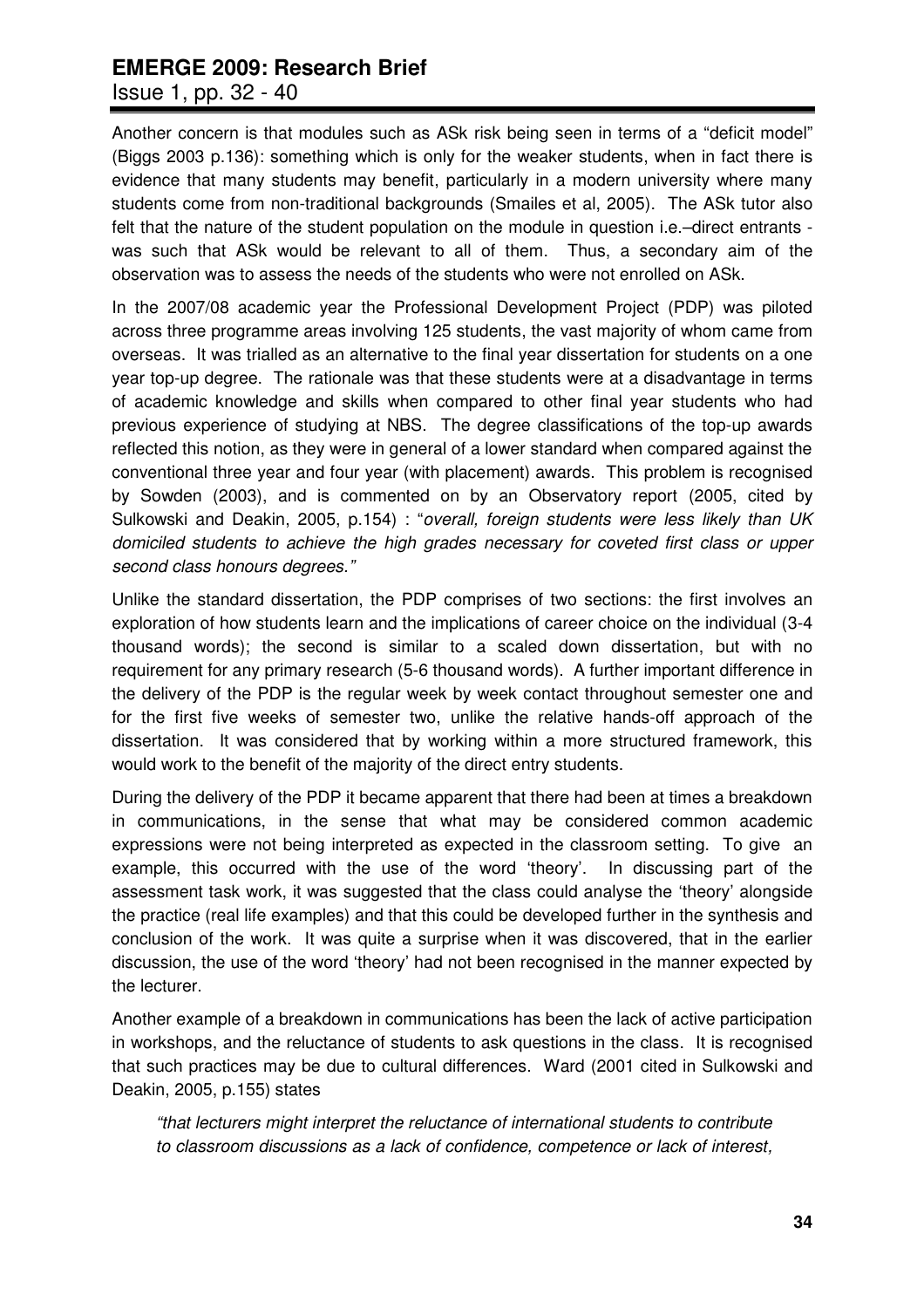*while in actual fact students are replicating the behaviours they have acquired as the norms of conduct in a different educational and cultural system".*

Thus, the subject specialist felt that an understanding of the entry level and the previous educational experience of the students would help communication in the classroom and enhance the student learning. This is recommended by Barron and D'Anunzio-Green (2009, p.8) who claim that

*"a better understanding of direct entrant students' needs and expectations will potentially have an impact on the completion rates of this group of students and may ultimately provide a more valuable learning experience."*

Valiente (2008, p.74) highlights

*"the need for change in teaching and assessment approaches that could help students to become high-quality learners within a cross-cultural vision of learning."*

Warwick (2006, p.3) also makes the recommendation of the need of cultural awareness and states

*"Good teaching involves developing a clear understanding of the profile of the students being taught."*

It was felt that working more closely with the ASk lecturer would help to achieve this.

### **The nature of the collaboration and its impact on the delivery of ASk / PDP modules**

The ASk lecturer and the subject specialist assessed the learning outcomes of the module in question at the beginning of the semester, and discussed the ASk support together. Furthermore, the ASk lecturer observed one of the subject specialist's weekly workshops throughout semester one. Following the workshop, both members of staff met to discuss their perceptions of the students' needs and how these could be addressed in the immediate ASk sessions. The lecturer's perspectives can be seen in the two figures below.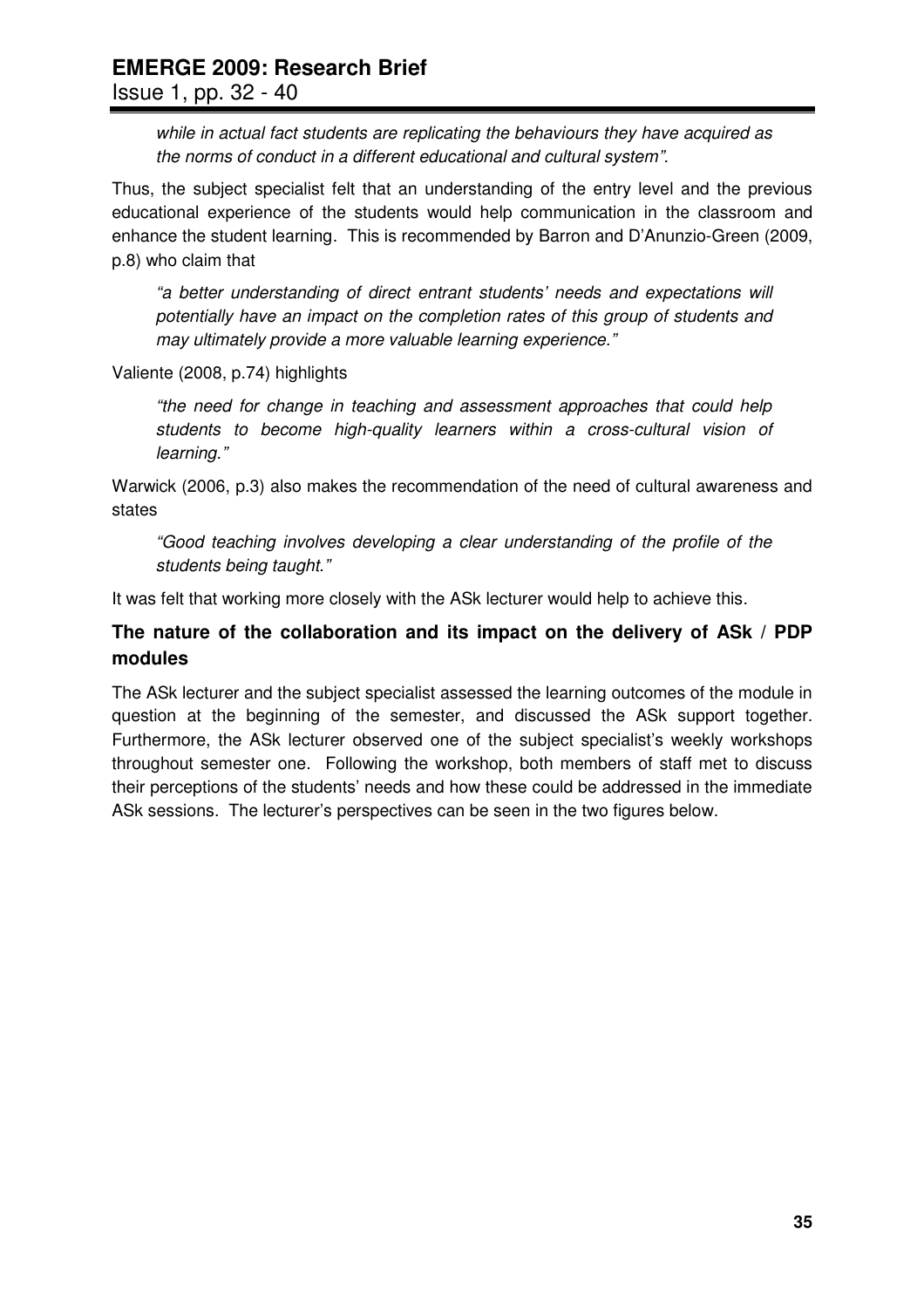Issue 1, pp. 32 - 40





Students' perspective: the two modules are stand alone with different objectives

#### **Figure 2: Lecturer and students' perspectives with collaboration**

With collaboration from the lecturer's perspective



Regular first hand communication

Students' perspective: the modules work in tandem towards common goals and "successful student status"

Some of the student difficulties identified over the semester, and the support offered are outlined below:

1. As outlined earlier, common academic expressions used by the subject specialist were not being interpreted as expected. For example, students were not clear about the meaning of 'theory' in the given context, with the subject specialist's help ASk lessons clarified this, by offering relevant and current examples.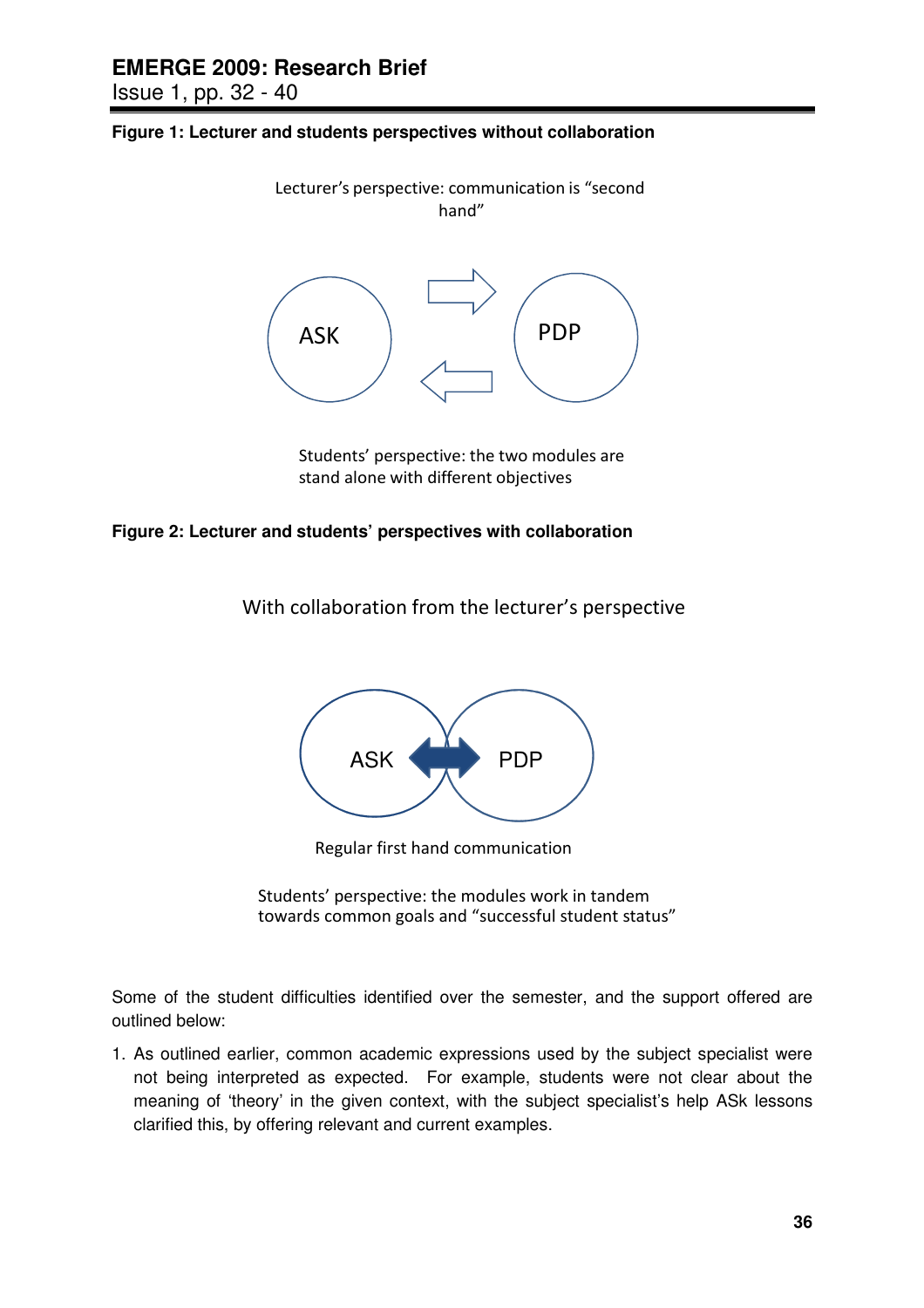Issue 1, pp. 32 - 40

- 2. Students had difficulty in seeing the links between different strands of the assessment. Individual /small group tutorials with the ASk tutor complemented those offered by the subject specialist.
- 3. There was a lack of active participation and peer support in the workshops. It is recognised that clearly there are various cultural factors at play that have an impact on the students' behaviour as individuals and within a group setting. The work of Valiente is important here: she writes about creating "safe environments" so that international students may be more participative, and to be given the opportunity of interacting without "losing face". She also discusses the "acculturation" process, which she defines as *"the integrative process of awareness towards one's own culture and others' cultures*" (Valiente, 2008, p.82) Both module tutors are considering how to improve this for the next academic year.

### **Evaluation of the ASk / PDP collaboration**

At the end of semester one, it was decided that the collaborative approach should be evaluated in order to take into account students' views on it, and to measure its impact on learning outcomes of the PDP module. In recognition that progress goes beyond the attainment of formal measurements of academic success, this raises a number of questions: How do we define learning? How do we measure progress? These concerns have led us to try to identify the skills required for success, and to analyse what we mean by a 'successful student' in our context, in order to determine whether students have made progress, and in what way our collaboration has influenced that. Waters and Waters (1992), Andersson (2003) and Barrington (2004) suggest a range of factors which include skills, behaviours and values which lead to successful student status. We have incorporated some of these ideas into the questionnaire, discussed below, and further details of this work can be found in appendix one.

A semi-structured questionnaire administered to students is to be coded and analysed via SPSS to establish:

- 1. The entry level of the students in terms of their language proficiency, transferable academic skills and previous learning experiences.
- 2. The students' progression over the semester towards the skills of the "successful student" (Waters and Waters,1995, cited by Sowden, 2003,p.2)
- 3. The students' perceptions of the support offered
- 4. Whether there is a demand for ASk from students currently not enrolled.

In addition, an attempt will be made to correlate the PDP grades with ASk attendance to establish if there is a link between the support offered and the submission of a successful assignment.

### **Conclusion**

Initial findings suggest the ASk / PDP collaboration has allowed difficulties to be identified and dealt with in a timely manner, has enhanced both programmes and increased student satisfaction. It is anticipated that the effectiveness will be confirmed when the questionnaire responses have been fully analysed.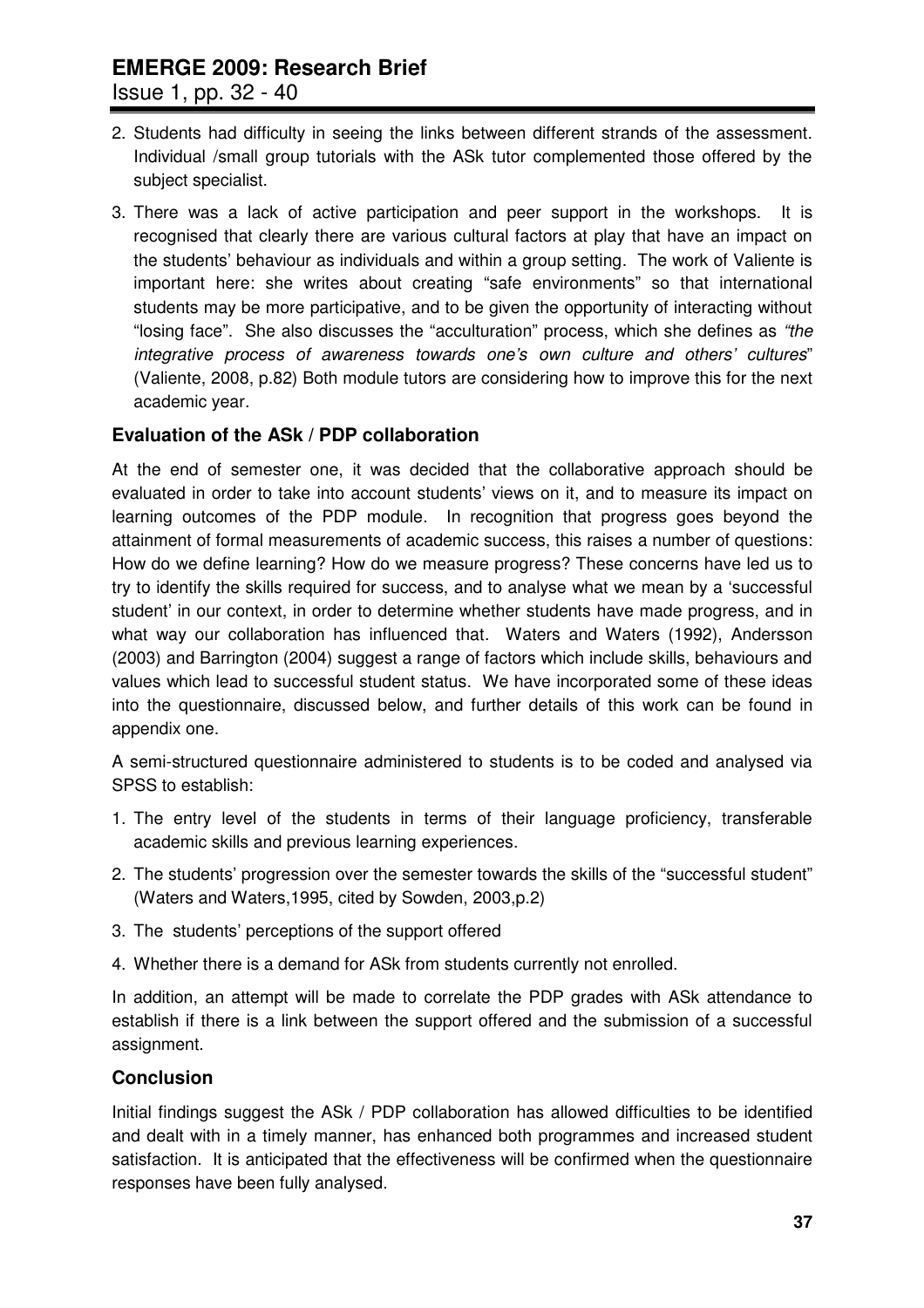Issue 1, pp. 32 - 40

### **References**

Andersson, E. (2003) Who is a successful student from the perspective of university teachers in two departments? *Scandinavian Journal of Educational Research,* 45 (5), pp. 543 - 559.

Barrington, E. (2004) Teaching to student diversity in Higher Education: How Multiple Intelligence Theory can help. *Teaching in Higher Education,* 9 (4), pp. 421 - 434.

Barron, P. and D'Annunzio-Green, N. (2009) A smooth transition? Education and social expectations of direct entry students. *Active Learning in Higher Education,* 10 (7), pp. 7 - 24.

Biggs, J. (2003) *Teaching for Quality Learning at University. (*2<sup>nd</sup> edn.) Open University Press.

Durkin, K. and Main, A. (2002) Discipline-based study skills support for first year undergraduate students. *Active learning in Higher Education,* 3 (24), pp. 24 - 39

Elander, J. (2003) A discipline-based undergraduate skills module. *Psychology Learning and Teaching,* 3 (1), pp. 48 - 55

Peelo, M. and Luxon, T. (2007) Designing embedded courses to support international students' cultural and academic adjustment in the UK. *Journal of Further and Higher Education,* 31 (1), pp. 65 - 76.

Sloan, D. and Porter, E. (2008) *The CEM Model*. Red Guide, Northumbria University.

Smailes, J (ed), Gannon-Leary, P., Given, J., Danbury, H., Loughlin, M. and Home, M. (2005) *Diversity – What's the problem? A guide to reducing student barriers to learning,* Northumbria University, Newcastle.

Sowden, C. (2003) Understanding academic competence in overseas students in the UK. *ELT Journal,* 57 (4), pp. 377 – 385.

Sulkowski, N. B. and Deakin, M. K. (2009) Does understanding culture help enhance students' learning experience? *International Journal of Contemporary Hospitality Management,* 21 (2), pp. 154 - 166.

Valiente, C. (2008) Are students using the "wrong" style of learning?: A multicultural scrutiny for helping teachers to appreciate differences. *Active Learning in Higher Education* 9 (1*),* pp. 73 *-* 91*.*

Waters, M. and Waters, A. (1992) Study skill and study competence: Getting the priorities right. *ELT Journal,* 46 (3), pp. 264 - 273.

Wingate, U. (2006) Doing away with "study skills". *Teaching in Higher Education,* 11 (4), pp. 457 - 469.

Warwick, P. (2006) International students at the Univesity of York: How can we give them a better experience? *Forum Teaching Fellowship Report*, [online] at [www.york.ac.uk/felt/fellowship\\_report1.pdf](http://www.york.ac.uk/felt/fellowship_report1.pdf) [accessed Feb 2008].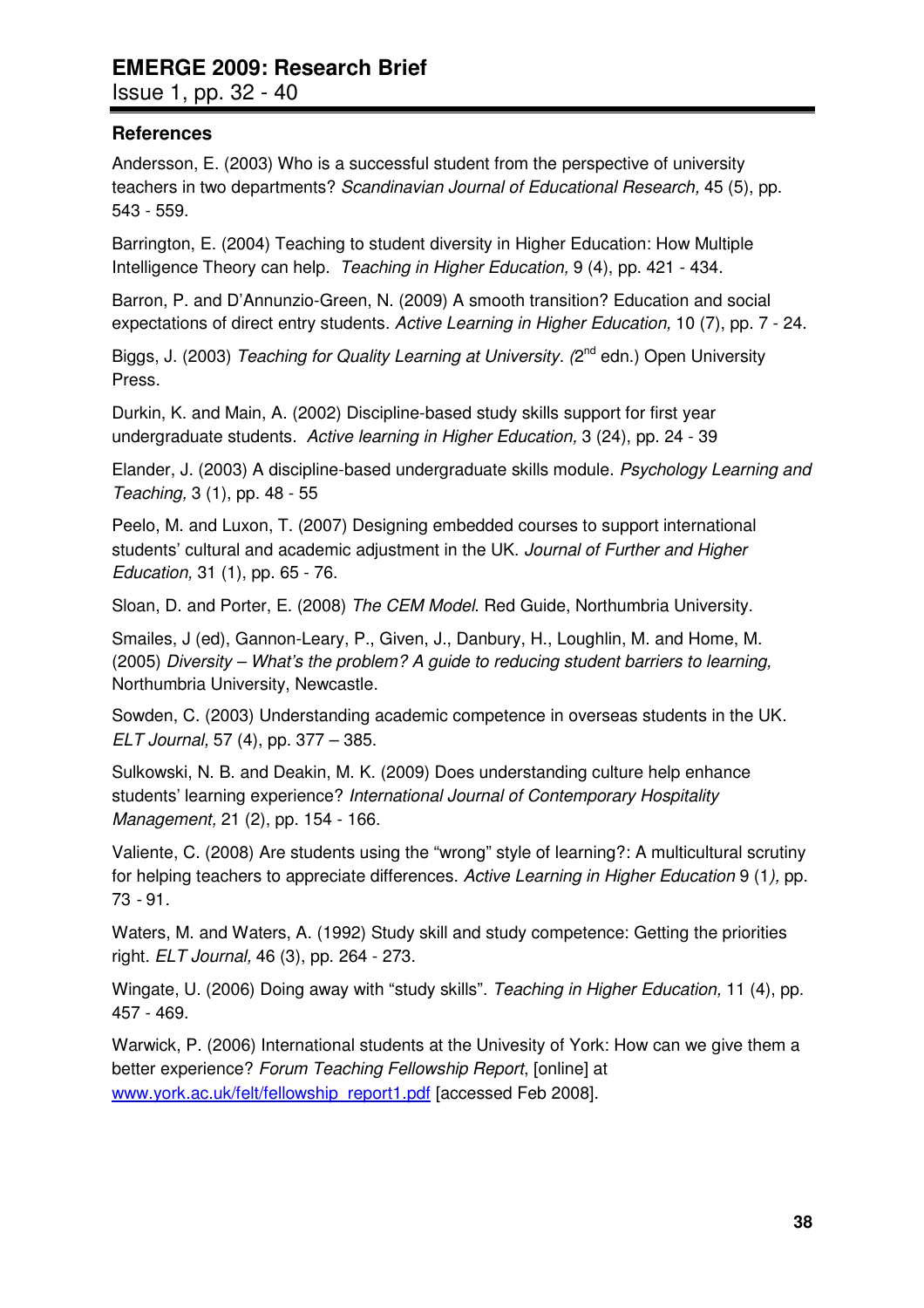### **Appendix One**

The notion of a "successful student" has been explored by Anderson (2003) and described by Waters and Waters (1992, p.265 cited in Sowden 2003) and cited below.

"They [successful students] typically:

- Have a high degree of self awareness
- Are good at critical questioning
- Tend to have an "adult" approach to relations with their teachers
- Think clearly and logically
- Are self confident
- Impose their own framework on study data
- Have a positive attitude to their studies
- Are willing and able to teach themselves
- Are intelligent"

Waters and Waters (1992, p.265 cited in Sowden 2003)

Anderson's study features some 24 criteria that may be identified with successful students, these have been classified into cognitive and non-cognitive groupings, and summarised here.

| Cognitive      | Creativity and originality<br>Awareness of different perspectives<br>Ability for abstract thinking<br>Logical ability<br>Verbal communication skills<br>Critical analysis/reflection<br>Ability to learn new concepts<br>Analytical skills<br>Written communication skills<br>Ability to apply theories | Cognitive skills<br>development and<br>intellectual Growth (10) |
|----------------|---------------------------------------------------------------------------------------------------------------------------------------------------------------------------------------------------------------------------------------------------------------------------------------------------------|-----------------------------------------------------------------|
| Non-cognitive: | <b>Ethical values</b><br>Personal growth and maturity<br>Developed sense of responsibility<br>Developed sense of autonomy                                                                                                                                                                               | Personal and<br>adaptability<br>development (4)                 |
|                | Social skills<br>Leadership Skills<br>Ability to work with others<br>Participation in organisation                                                                                                                                                                                                      | Social<br>Development (4)                                       |
|                | Ambition and goal achievement<br>Time allocation to studies                                                                                                                                                                                                                                             | Motivational and<br>aspirational<br>development (2)             |